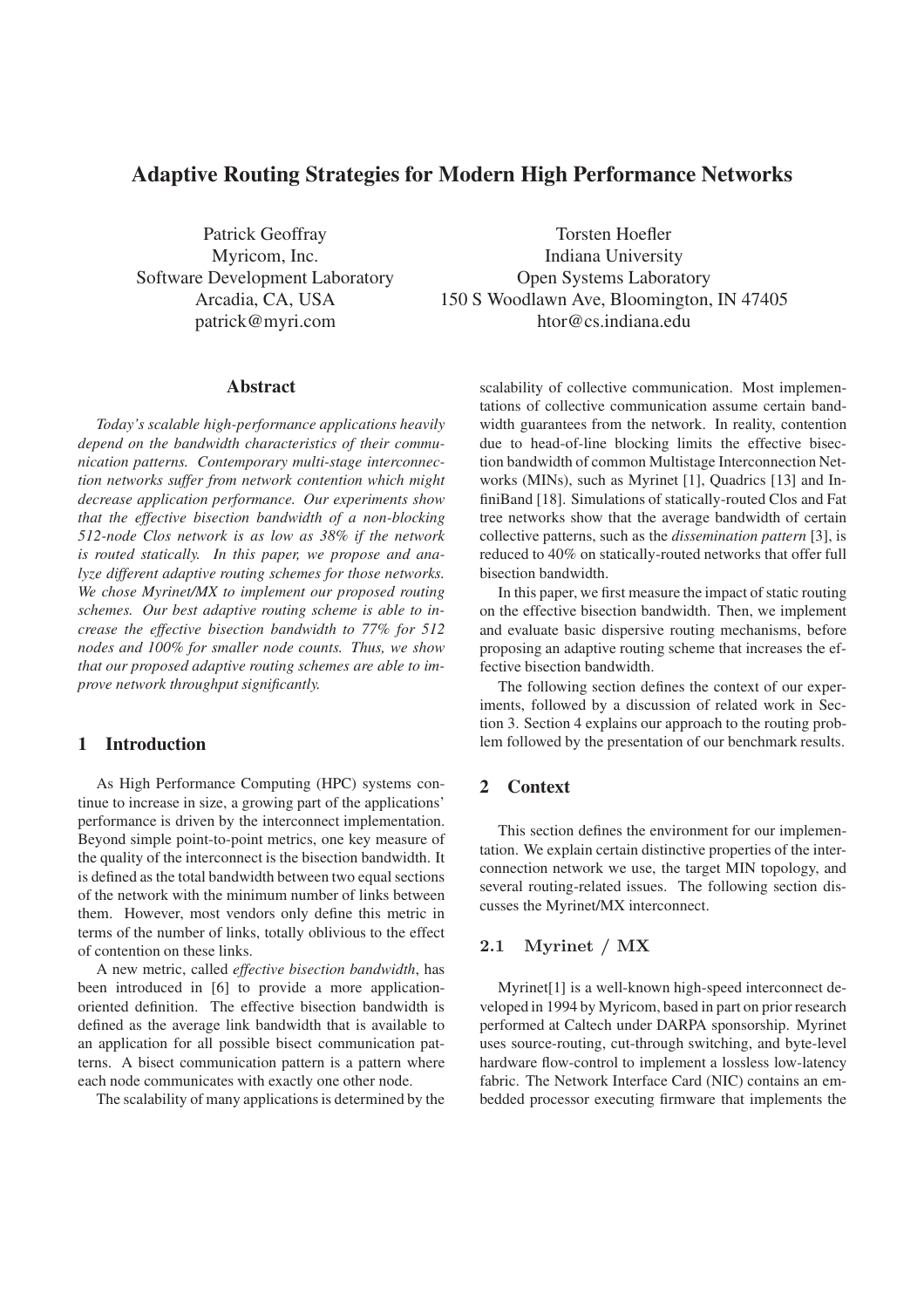low-level communication stack. This firmware-based approach allows for greater flexibility in refining existing semantics or adding new functionality. Myri-10G is the latest generation of Myricom hardware. It uses the physical layer of 10-Gigabit Ethernet, and either Myrinet or Ethernet protocol at layer 2. The 10-Gigabit Ethernet link has a data rate of 10 Gb/s (12.5 Gbaud/s or 10.3125 Gbaud/s signal rate, depending on the PHY used).

The Myrinet Express (MX) software interface is composed of the firmware running on the NIC, the driver, and the user-level library implementing the MX API. MX has connection-oriented semantic, but a connection-less implementation. No Queue Pairs are established between processes; a single MX endpoint in a process can communicate with any other endpoint on the fabric, while using a constant memory footprint (including buffers). At its heart, MX uses a mix of Active Messages and Remote Memory Access primitives, implementing fully asynchronous communications, even for large messages. MX provides in-order matching but imposes no ordering requirement regarding delivery and completion. It is thus particularly well-suited for multi-rail configurations where packets can be sent over multi-path networks.

Myrinet networks support arbitrary topologies. However, the common topology for full-bisection-bandwidth configurations is the Clos network. The following section describes this network topology and its parameters in detail.

### 2.2 Clos Topology

The Clos network was designed as a telephone switching network in 1953 [4]. It falls into the category of Multistage Interconnection Networks and can be built with any odd number of stages. Each network can be described by three parameters:  $n$  and  $m$  that describe the input and output port counts of the first layer switches and  $r$  which defines the number of first layer switches. The middle layer consists of  $m$  r-port switches. Clos networks are strictly non-blocking if  $m \geq 2n-1$  and rearrangably non-blocking if  $m \geq n$ . Technology and economics drive the usage of fully-connected crossbars, for which  $m = n$ , as basic building blocks. Thus, Clos networks used in today's HPC networks are rearrangably non-blocking.

This design guarantees that, in a full Clos network, for a given traffic pattern, there is at least one set of routes that provides full bisection bandwidth. However, in staticallyrouted networks, the same set of routes may generate heavy contention for a different pattern. In other words, the optimal set of routes depends on the traffic pattern.

Clos networks using small crossbars can be rather inefficient. The k-ary n-tree network [8], also called *fat tree*, is commonly used to optimize this network design by combining the crossbars in the middle. Those networks have very similar properties to Clos networks, and k-ary n-tree networks can be built with full bisection bandwidth like Clos networks. Similarly, the effective bandwidth depends on the traffic pattern when using static routes.

### 2.3 Source Routing

Myrinet, like other high-performance interconnects such as Quadrics, uses source routing. The entire path of each packet is known when it is injected into the network fabric. The routing information, composed of a byte for every crossbar traversed, is prepended to each packet header. This design limits the complexity and the processing latency of the crossbars because no local routing decision has to be performed at each hop. Furthermore, source routing allows for concurrent use of multiple paths in the network. In fact, the sender NIC can arbitrarily choose a different route on a per-packet basis.

When using the Up\*Down\* [16] routing algorithm, the Clos topology provides multiple shortest-path deadlockfree redundant routes between each pair of nodes. For a full  $p$ -stage Clos composed of  $n$ -port crossbars, there are  $(n/2)^{\lfloor (p/2)\rfloor}$  different routes available. It is important to note that packet ordering is only guaranteed for a single route. Packets sent along different routes in the fabric may (and in case of contention most likely will) not arrive in order.

### 2.4 Flow Control

Myrinet crossbars implement a cut-through switching, variant known as *wormhole* switching. When the head of a packet arrives at an input port of a crossbar, the first routing byte is used to find the requested output port and is then discarded. If the output port is unused at this time, the packet is immediately forwarded; if the packet is long enough, it may in fact traverse several crossbars simultaneously, thus the term *wormhole* switching.

If the requested output port is busy, the packet will be blocked. This situation is called *Head of Line* (HOL) blocking and this is the main source of contention in modern interconnects. While the head is blocked, the tail of the current packet and eventually the following packets will be temporarily received into the input port buffer. When this buffer becomes full, the hardware uses STOP/GO symbols to back-pressure the previous hop, eventually stopping the sender NIC itself. Since packets are finite in size and since the crossbars' scheduling is fair, the worst HOL blocking at each crossbar is bounded in time to guarantee progress. However, this contention does reduce the effective bandwidth of the links.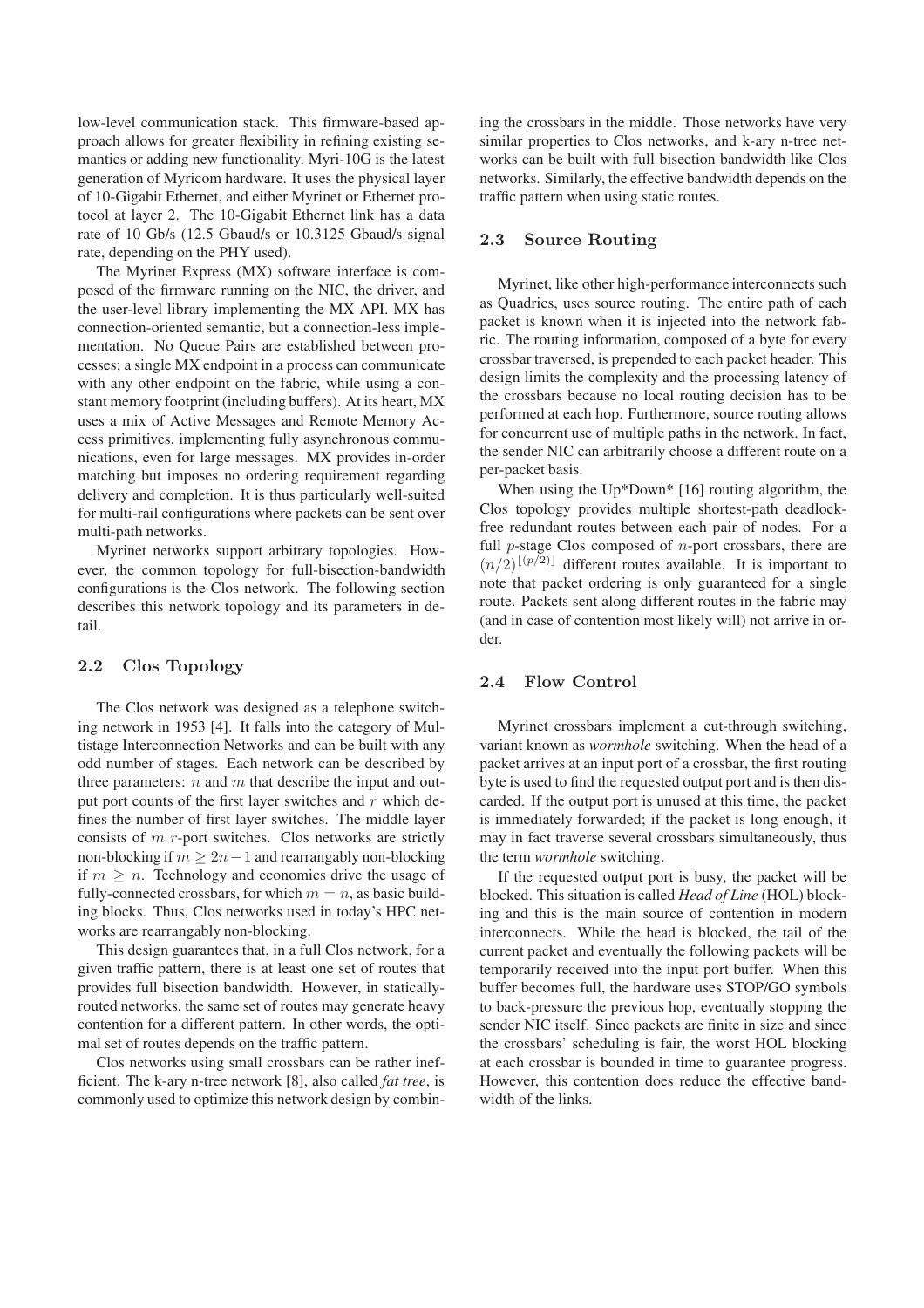

**Figure 1. A 512-node Clos network with full bisection bandwidth built from 32-port crossbars**

## **3 Related Work**

Several researchers identified the problems in modern interconnect fabrics [14]. One approach is to reduce the impact of hot-spot contention and head-of-line blocking by throttling the sender [15]. Martinez et al. proposed a fully adaptive routing scheme for InfiniBand networks [10] that requires significant changes to the crossbar switches and thus is currently not implemented. A simpler scheme for InfiniBand which uses multiple endpoint addresses (LIDs) per node has been proposed in [9] and implemented in [19]. Another scheme to optimize routing in fat-tree networks that requires global routing information and a specialized hardware has been proposed in [5]. Boppana et al. [2] compare different adaptive wormhole algorithms by simulation.

One practical implementation that leverages a decentralized routing scheme and does not require global routing knowledge has been implemented for InfiniBand [19]. However, several technical problems, for example the requirement of large routing tables in all switches and the huge number of endpoint contexts (InfiniBand Queue Pairs) render this approach rather impractical for medium to largescale networks. Furthermore, the used simple round-robin scheme still suffers from head-of-line blocking.

Quadrics[13] implements a form of adaptive routing by selectively using destination routing instead of source routing: the crossbars themselves select a free path on the ascent in the fat tree, and use the corresponding fixed route on the descent. However, this method is still subject to HOL blocking on the way down.

More recently, Woven Systems demonstrated full bisection bandwidth through their 144-port switch on a 128-node Ethernet cluster at Sandia[17]. There are few details on Woven's Active Congestion Management besides the use of custom chips on each port of the switch to monitor the traffic and rebalance the streams.

We will discuss a different approach to the problem, called *dispersive routing*, in the next section.

## **4 Dispersive Routing**

In source-routed networks, each packet carries its own routing information. Therefore, it is possible to assign different routes through the fabric on a per-packet basis. This method of sending packets along different paths is called *dispersive* routing.

### 4.1 Randomized Oblivious Routing

A first approach to solve the contention problem is to randomly change route for each packet. This *randomized oblivious* routing algorithm always tries to spread traffic on all available links, without considering any other factors.

This method statistically reduces contention by transforming any structured traffic into pseudo-random traffic. As presented in [7], a single full crossbar yields a theoretical efficiency of 58.6% under such random traffic. Altough this result cannot be directly applied to a Clos network composed of multiples crossbars, it indicates that ramdomized oblivious routing could be more efficient for the average case than static routing.

Besides the statistical limitation of the network efficiency, this algorithm generates the worst amount of outof-order packets. Fortunately, MX was designed to not require strong ordering on the wire. However, other low-level network protocols such as InfiniBand do currently rely on per-connection in-order arrival at the receiving NICs and are forced to drop out-of-order packets.

## 4.2 Adaptive Routing

All modern high-speed networks implement some sort of flow control in hardware, such as the one described in Section 2.4. When there is contention in the fabric, the sender NIC will eventually stop injecting packets. On Myrinet, the NIC firmware knows when the back-pressure flow control is stopping outgoing traffic. This information can be used to sense contention in the network and only use dispersive routing when contention occurs.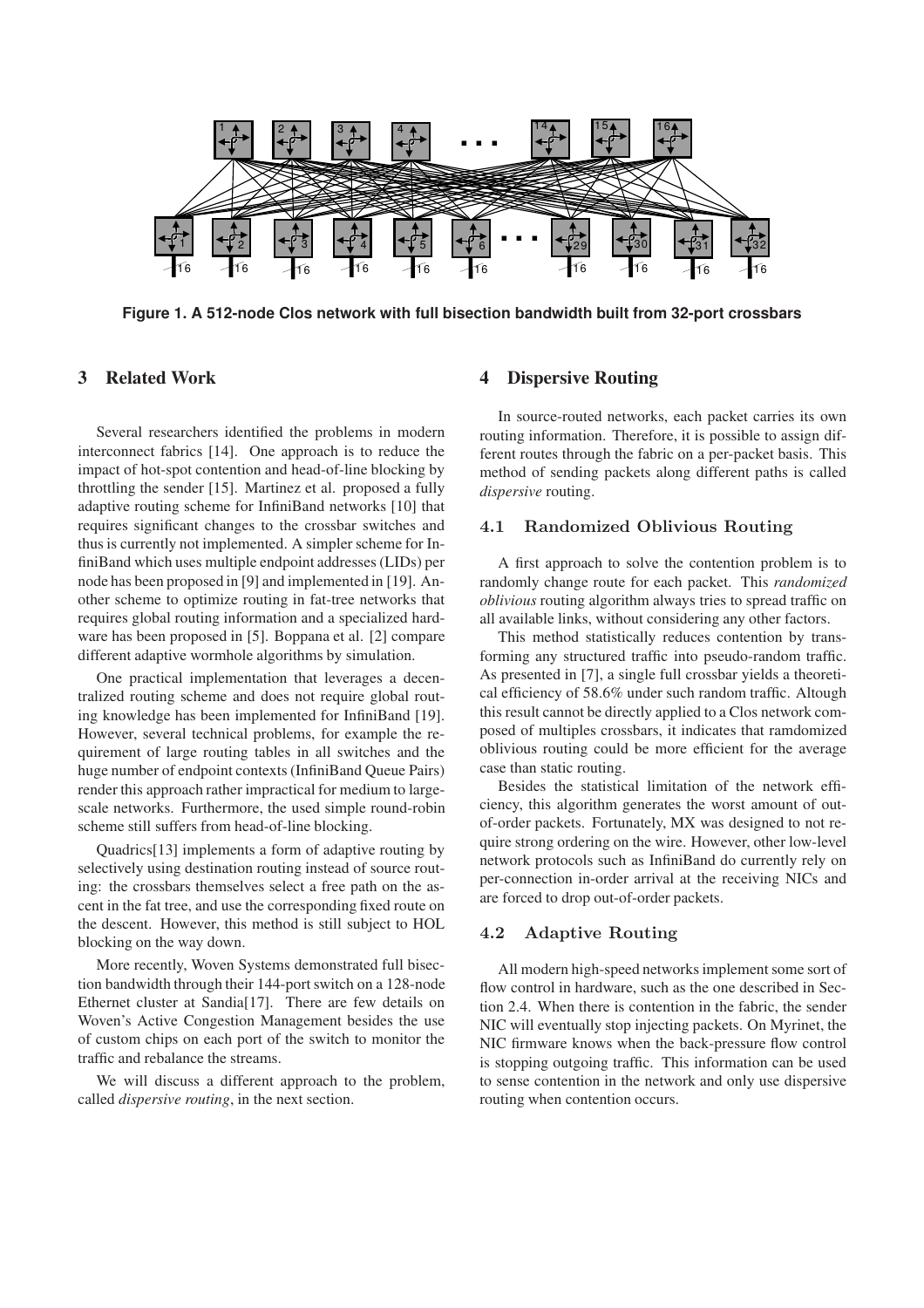This *adaptive* routing behaves as static routing when no contention is sensed, sending packets in order along a single route. However, it does change routes randomly when a packet is stopped due to flow control. In the worst case, when all packets are blocked, this method degenerates into the randomized oblivious routing.

By keeping a single route when there is no contention, adaptive routing does improve the effective bisection by not using resources on other links, and thus reduces the probability of head-of-line blocking. This algorithm can reach full bisection bandwidth if all pairs eventually settle on a non-blocking route.

### **4.2.1 Adaptive dispersion threshold**

However, this routing scheme has several limitations. First of all, back-pressure is not a precise indicator of contention. It is certainly evidence of some contention somewhere in the fabric, but input buffers on each crossbar are large enough to contain a full 4KB packet. Thus, the contention may be generated by any of the last few packets sent.

As a practical example, a series of packets is sent to a remote NIC: the first packet is blocked at the third hop on its route, the subsequent second and third packets are buffered along the way and the NIC detects that the fourth packet is stopped by flow control. It changes route for the fifth packet for this destination, hoping to work around the contention. However, the second and third packet are still using the first route, and will probably be blocked as well. The NIC will thus change route two more times whereas the second route may have been the non-blocking one.

To alleviate this issue, the dispersion is enabled only after the number of blocked packets exceeds a specified threshold, at least as large as the number of packets that can be buffered in the switch fabric. Increasing this threshold further allows for better contention detection, at the price of slower convergence.

#### **4.2.2 Adaptive dispersion probability**

Interference between pairs is another limitation. As the Myrinet crossbars are fair, two incoming streams of packets competing for the same output port will be processed fairly, one packet of each stream at a time. So when two routes share a link in the network, the hardware flow control will eventually stop both sender NICs, for half of the time if all packets are of the same size. Using the adaptive routing, both sender NICs will change routes at the same time, potentially interfering with two other streams, and so on.

A dampening mechanism is needed to prevent such a chain reaction. Upon sensing a contention, the sender NIC will have a specific probability of changing route, while keeping the current route otherwise. This probability can be set to reduce the cases where both senders disperse at the same time, again at the cost of slower convergence.

## 4.3 Probing Adaptive Routing

The instability of the adaptive routing is due to the fact that the new route may not be better than the old one in terms of contention. In fact, the new route is very likely to share a link with another communication pair. In order to converge to a non-blocking set of routes, the dispersive routing mechanism needs to change route only when the new route is known to be contention-free.

For this purpose, it is possible to *probe* an alternate route to estimate the suitability of the new path. This Myrinetspecific implementation allows the probing of a new path in the order of microseconds, without interfering with potentially existing traffic since the probe packets require very little bandwidth. If it has been established that the alternate route is already in use, another route is randomly probed. This repeats until an unloaded path is finally found or until all possible routes have been probed multiple times, at which point the route is changed to force another sender to evaluate other routes.

### 4.4 Convergence

None of the adaptive routing schemes presented above rely on global knowledge. Such knowledge of all current communications on the fabric at a given time would allow for a near-perfect scheduling of resources, resulting in full bisection bandwidth. However, the time required to gather all this information in a central location for a global analysis and then disseminate the scheduling back to each NIC would be substantial for large networks, possibly rendering the scheduling information obsolete by the time is it disseminated.

On the contrary, a local decision fueled by local knowledge does not require communication between peers and can adapt faster to changes in the local context. However, trying to converge to a global solution (that we know always exists on a Clos topology) using only local decisions is a well-known problem that genetic algorithms and other statistical refinement techniques have been tackling for years. Similar to the global knowledge case, the system may not converge to a global solution in time to be relevant.

### **4.4.1 Number of routes**

Several parameters influence the speed of convergence. The size of the crossbars dictate the number of possible paths in the Clos network. The larger the crossbars, the larger the number of routes from which to choose. Furthermore, as the next route to disperse (or to probe) is chosen randomly, the cost of trying all possible paths is not linear.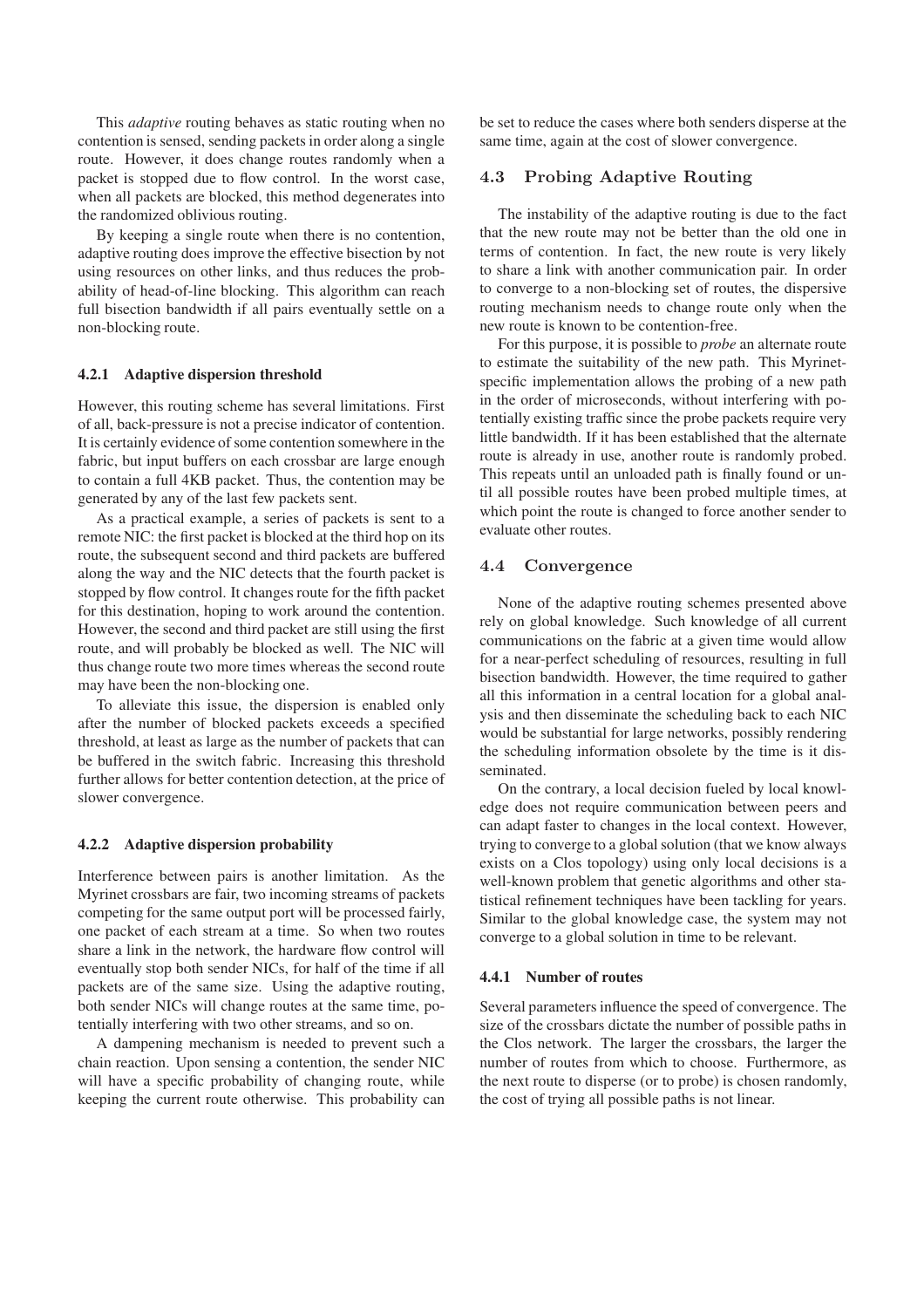However, since it is possible to react to contention on a per-packet basic, the granularity of the route change is in the order of the transmission time of a packet, modulated by the dispersion threshold/probability. For large messages, the chosen Maximum Transfer Unit (MTU) on Myrinet/MX is 4KB, which takes 3.5  $\mu s$  to be injected into the network. For the probing adaptive scheme, the probing time is equivalent to a round-trip time, in the order of 4  $\mu$ s. If it takes on average  $2n$  packets to find a non-blocking path among n routes, the minimum message size needed to converge would be 128 KB for 4 KB packets on a Clos with 16 possible routes.

Furthermore, for a given crossbar size, the number of possible routes between two peers grows dramatically with the number of stages. Per Section 2.3, there are 16 possible routes in a 512-node Clos network built from 32-port crossbars, but this number jumps to 256 routes for 8192 nodes. At this scale, it is not practical to store all the routes in the NIC memory, and it becomes necessary to fetch them from host memory when needed or use only a subset.

#### **4.4.2 Local optimum**

The Clos topology guarantees that there is at least one globally optimal solution. However, it is possible for part of a random bisection system to converge to a local optimum that prevents the rest of the traffic to converge. For example, a NIC may never find an unused path among all possible routes because each path has a link that is in use by another communication. In this case, it is necessary to break the local optimum and hope for later convergance toward a global optimum.

Only the probing adaptive scheme is affected by this situation. Indeed, a route dispersion occurs when an alternate path is determined to be unused. If none of the possible routes are eligible, the sender NIC will continuously probe different paths, never dispersing. This situation can be handled by limiting the number of unsuccessful probes and force dispersion when this limit has been reached. This reaction can be enhanced by temporarily elevating the dispersion threshold following such forced dispersion, in order to force the node part of the local optimum to lose the battle and disperse first. In any event, breaking a local optimum is costly in term of packets, and would require very large messages to finally converge.

## **5 Performance Evaluation**

In this section, we present a benchmark methodology to assess the effective bisection bandwidth and show results of the different techniques discussed in the previous sections.

### 5.1 Experimental Testbed

The performance evaluation was performed on a 512 node Myrinet cluster at the University of Southern California. Each node is equipped with two Intel Quad-Core Xeon E5420 at 2.5 GHz, 12 or 16 GB of memory and one singleport Myri-10G 10-Gigabit Myrinet NIC in a PCI Express x8 slot. The Myrinet switch is a single 21U enclosure with 512 copper ports using DensisShield TM(mini-CX4) connectors. This is a 3-stage full Clos topology, using 32-port crossbars: each of the 32 switch line cards provide 16 connections to the nodes, and 16 links to the spine which is composed of 16 crossbars, as shown in Figure 1.

There are 16 possible routes between each pair of nodes, a total of 8192 routes stored in the firmware of each NIC. The nodes runs Linux 2.6.9 and MX 1.2.6 with a few firmware additions to dynamically select the type of route dispersion and the dispersion parameters at runtime.

#### 5.2 Benchmarks

The benchmark we use is measuring the bisection bandwidth for different random bisection communication patterns. We generate random communication patterns using the Mersenne Twister [11] pseudo-random number generator. A pattern for  $P$  endpoints (nodes) is generated by the following algorithm:

- randomly split the network of size  $P$  into two equally sized groups A and B
- randomly create  $P/2$  pairs such as that every pair consists of a node from A and B
- guarantee that no node is in more than a single pair (has more than one partner in the other group)

Thus, a large enough number of measurements with random bisect patterns represents the effective bisection bandwidth of the network.

We used the Message Passing Interface (MPI) implementation MPICH-MX 1.2.7..5 to run the benchmarks. After generating a pattern  $\omega$ , every node begins to receive and send data from/to its designated peer in a non-blocking way (cf. ping-ping in the Pallas/IMB benchmarks [12]). In parallel, this pattern is known as *pair-wise exchange* and is sometimes used by implementations of MPI\_Alltoall on large messages. Each node  $p(\forall p = 1, ..., P)$  takes the time  $t_p^{\omega}$  that is needed to exchange 50 messages of size  $s = 1$  MiB with its peer.

The benchmark keeps record of all the achieved bandwidths  $b_p^{\omega} = s/t_p^{\omega}$  and computes the average bisection bandwidth of every pattern  $\omega$ :

$$
b_{avg}^{\omega} = \frac{\sum_{1}^{p} b_p^{\omega}}{p}
$$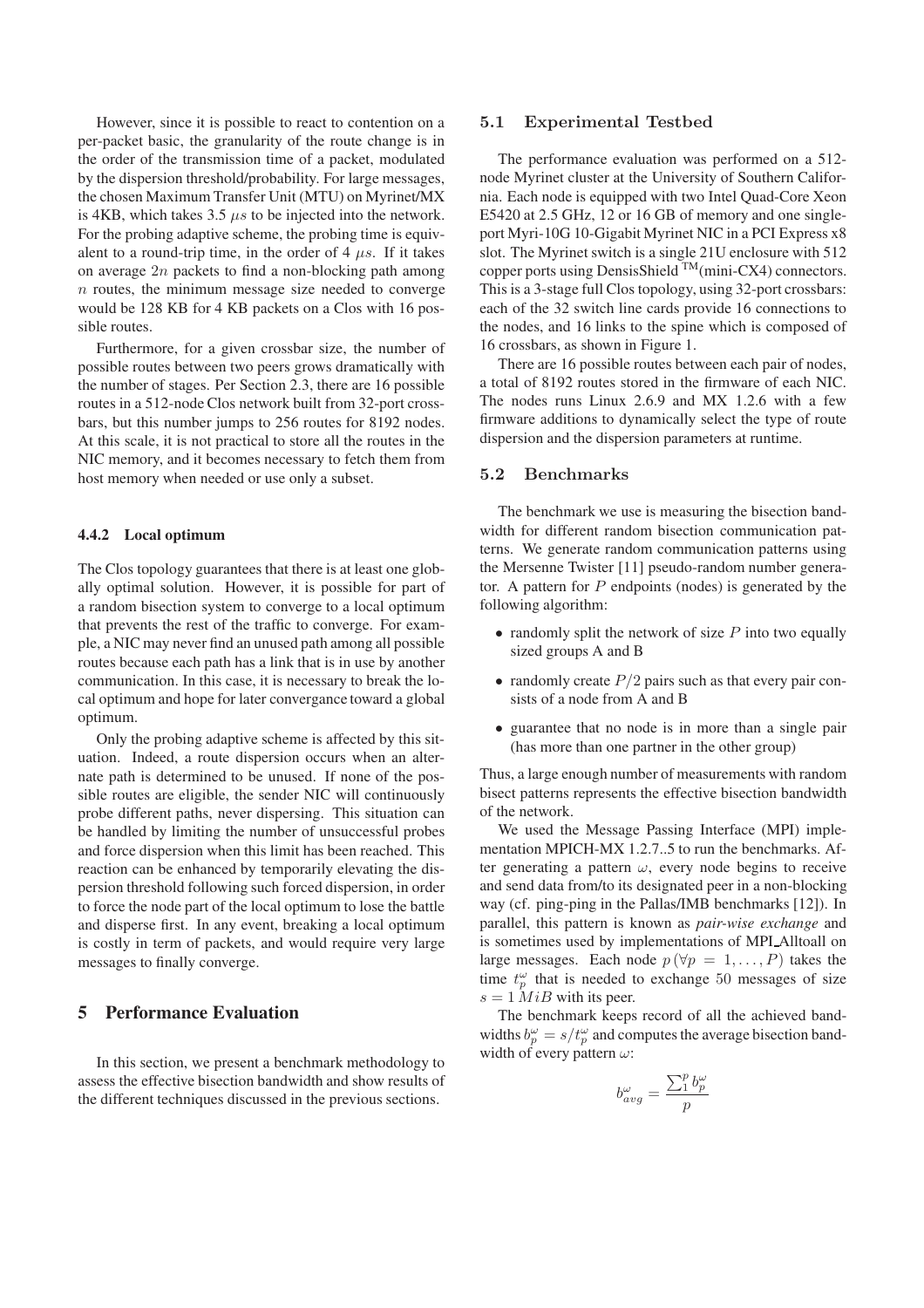

**Figure 2. Static routing**

The benchmark then reports the minimum, maximum and average bandwidth achieved across all different patterns. We measured 5000 different patterns for each configuration. The following section shows the results for different node counts and configurations.

## 5.3 Results

.

Even though the link rate of Myri-10G is 10+10 Gb/s (1.25+1.25 GB/s), the benchmark sends only one message at a time in each direction, similar to a Ping-Pong benchmark. At a size of 1  $MiB$ , the nominal Ping-Pong bandwidth between two nodes on the cluster is  $1090$   $MiB/s$ . This is our baseline performance for the following results, representing measurements from 16 to 512 nodes.

Figure 2 shows a plot of the results for static routing, i.e. no route changes. This shows that the average effective bisection bandwidth decreases to  $414.3$   $MiB/s$  at 512 nodes, which is 38% of the full bisection bandwidth. Similar results have been shown in [6] for statically-routed InfiniBand systems.

The randomized oblivious routing, introduced in Section 4.1, chooses a different random route from a set of 16 routes for every packet. Thus, it is comparable to the solution discussed by Vishnu et al. in [19]. However, Vishnu et al. only discuss a particular worst-case pattern. Our measurements show that the randomized oblivious routing improves the performance of the worst case compared to static routing. However, the average case is performing as bad as the worst case for this scheme, which is even worse than static routing for some node counts. Thus, we conclude that the randomized oblivious routing is able to improve the worst case slightly but also performs worse for some configurations. The stagnation around 566.6  $MiB/s$  also supports the results from Karol et al. in [7] who predicted



**Figure 3. Randomized oblivious routing**



**Figure 4. Adaptive routing**

a upper bound of 58% (623.5  $MiB/s$  in our case). However, as packets are systematically dispersed on all possible paths, the average load on each link of the fabric is constant and this load does not depends on the specific communication pattern. Therefore, the gap between the worst, average and best cases for the randomized oblivious scheme is very narrow. This shows great fairness and determinism, which are valuable characteristics in distributed systems.

Figure 4 shows the adaptive routing scheme which changes routes every time a contention is sensed as described in Section 4.2. We used a dispersion threshold of 4 blocked packets and a dispersion probability of 50%. This scheme achieves a performance improvement relative to the randomized oblivious routing up to 128 nodes. As the network becomes more congested with growing node count, the scheme degenerates towards randomized oblivious routing. However, the dispersion threshold and probability (4, 50%) used in the adaptive scheme limit the frequency of route changes. Thus, the performance is slightly lower for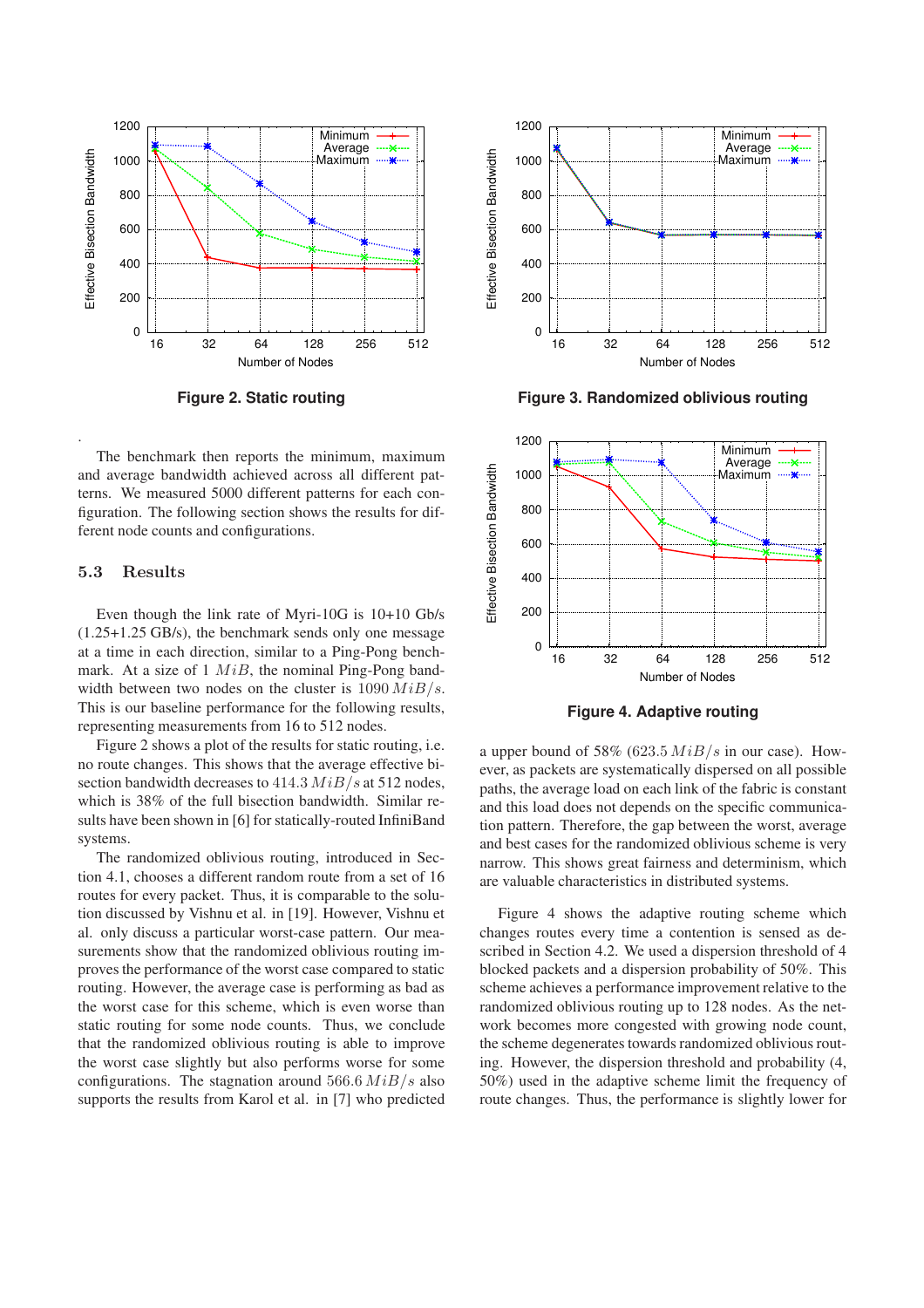

**Figure 5. Probing adaptive routing**

the large node counts.

The probing adaptive routing, shown in Figure 5 and described in Section 4.3 delivers the best results for all node counts. In the best case, the full bisection bandwidth is reached up to 256 nodes. In the worst case, a minimum of 72% of full bisection is sustained. On average, this scheme delivers respectively 92% and 77% of full bisection at respectively 128 and 512 nodes. We did a full parameter study for threshold and probability to get the best results, using the discrete values 0, 4, 8 and 16 for the threshold, and 50% and 100% for the probability. The best combination overall is (16, 100%) and the corresponding results were used in Figure 5. However, for small configurations (up to 128 nodes), the choice of parameters was not significant, i.e. all results were in a range of 10% of each other for most parameters. Even for large node counts, the variations between all combinations were limited.

Figure 6 shows all results plotted in a single diagram. The error bars indicate the minimum and maximum effective bisection bandwidth. It can clearly be seen that the probing adaptive routing performs significantly better than all other schemes.

### 5.4 Bridge pattern

One particularly interesting communication pattern that is not subject to the local optimum convergence problem is the *Bridge* pattern. In this pattern, all nodes connected to the same first crossbar of the Clos network (which corresponds to a single line card in the Myrinet switch) communicate with all nodes connected to a different crossbar. For example, on a Clos of *n*-port crossbars, nodes  $[0 : n - 1]$  are paired with nodes  $[n: 2n-1]$ , nodes  $[2n: 3n-1]$  are paired with nodes  $[3n : 4n - 1]$  and so on.

In this pattern, all of the contenders for the possible routes on the way up and down on the Clos network belong



**Figure 6. Comparison of all schemes**



**Figure 7. Comparison for the bridge pattern**

to the same groups. Figure 7 shows the effective bisection bandwidth of the various routing schemes on different node counts. The probing adaptive scheme delivers over 98% of the full bisection bandwidth at any size, while all the other methods average around 56%.

This pattern is important because it could be used in the scheduling of topology-aware collective communications such as MPI\_Alltoall. If the MPI implementation would know which nodes belong to the same first-level crossbars, it could use this knowledge to schedule point-to-point communications that follow a bridge pattern, leveraging the full bisection bandwidth provided by the interconnect.

## **6 Conclusions and Future Work**

We have shown in this paper that the effective bisection bandwidth on full bisection interconnects greatly depends on the routing strategy. We have implemented and evaluated several dispersive routing schemes on real hard